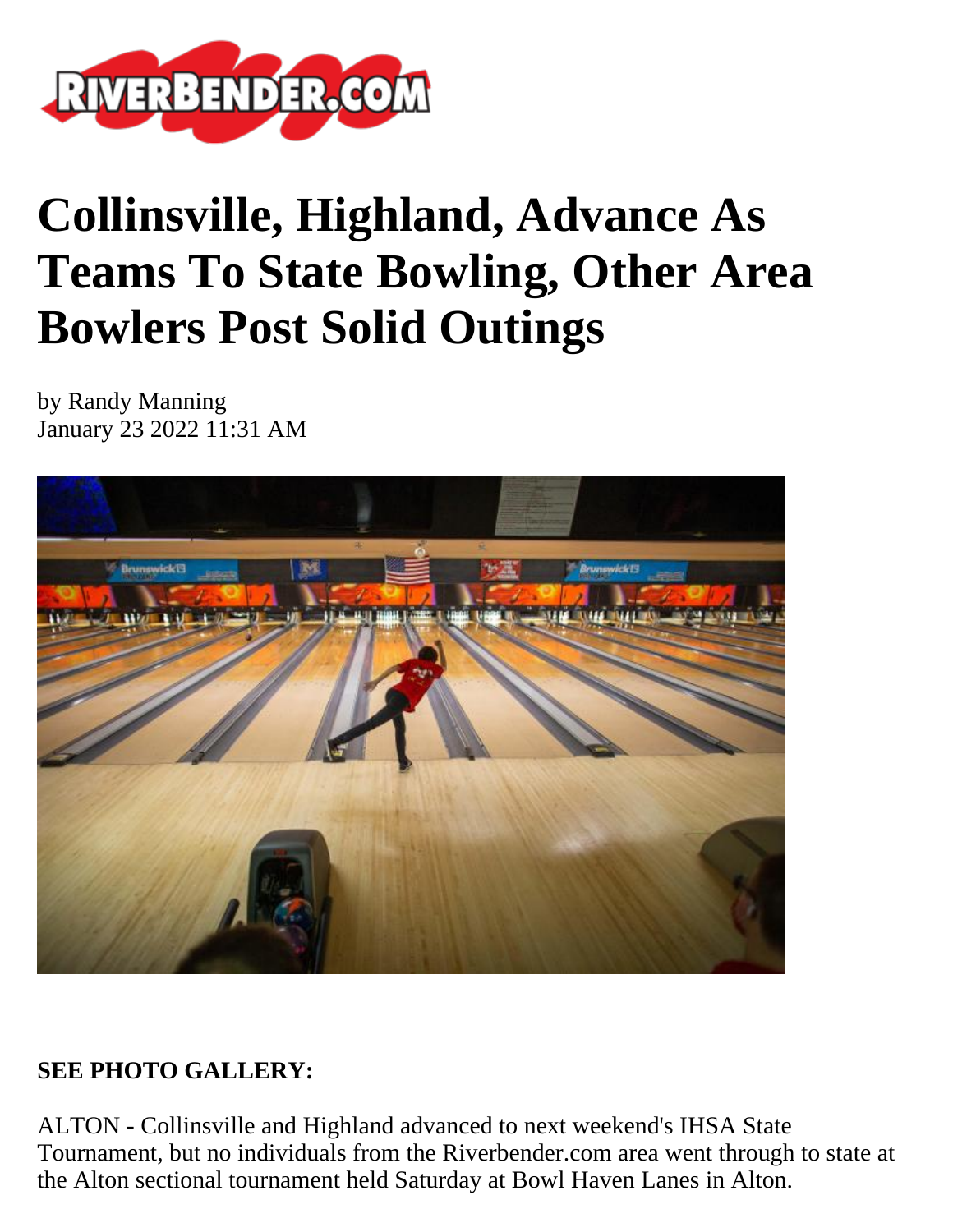Waterloo won the team title with a team six-game score of 6,239, with Mascoutah second at 6,167, the Kahoks were third at 6,008, Herrin was fourth at 5,971, Highland came in fifth with a score of 5,938 and Belleville East claimed the final team spot with a sixth-place finish at 5,922. O'Fallon was seventh with a 5,906, eighth place went to Salem at 5,866, Jersey came in ninth at 5.760 and Belleville West rounded out the top ten with a 5,752.

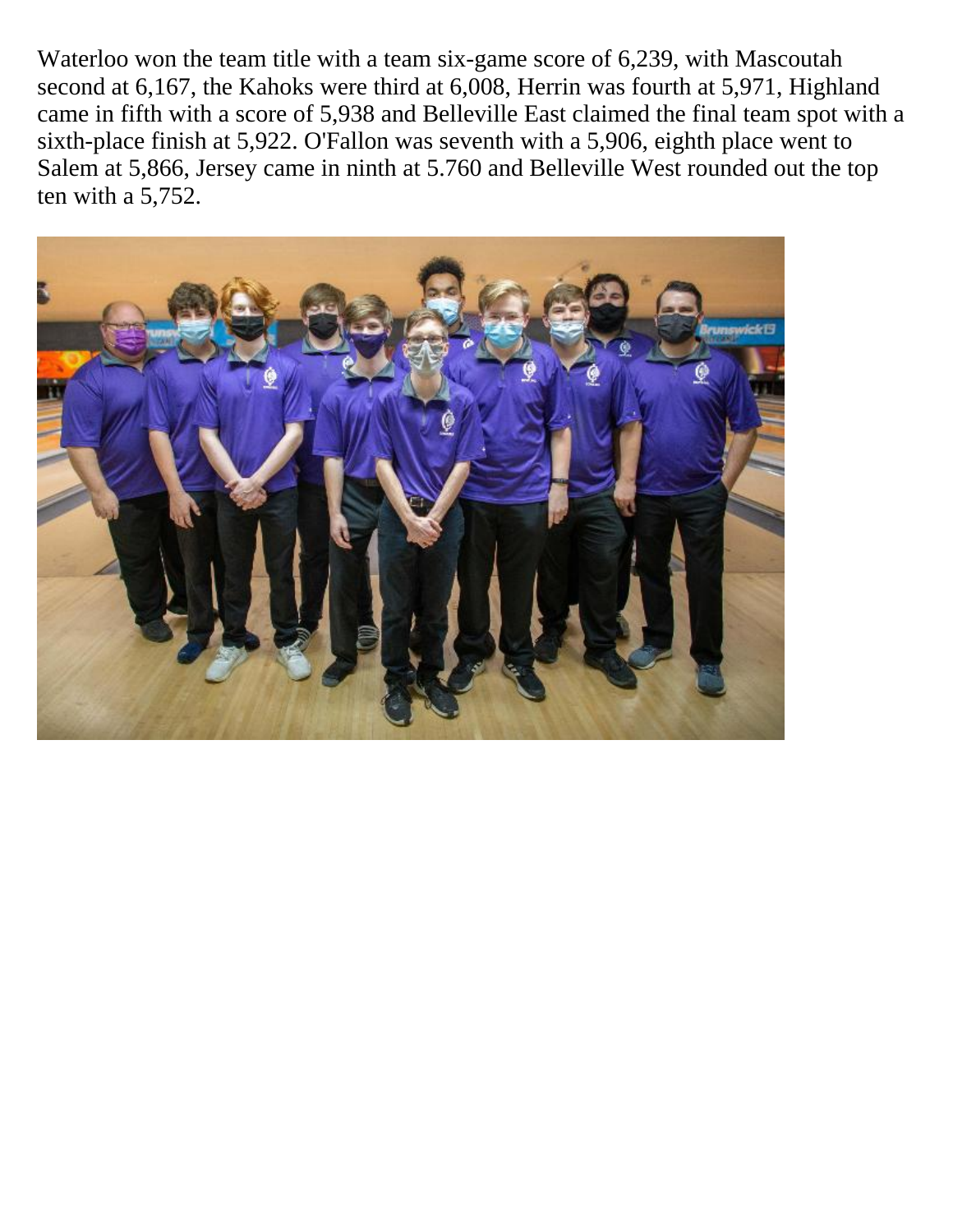

Carterville placed 11th at 5,717, Mt. Vernon was 12th with a score of 5,667, Marquette Catholic was 13th with a 5,405, Centralia came in 14th at 5,374, and both Civic Memorial and Taylorville tied for 15th with identical scores of 5,279.

Breese Mater Dei's Zach Ludwig won the individual championship with a six-game score of 1,376, qualifying him for state, while Michael Cottom of the Panthers was second at 1,310, also going through as an individual. O'Fallon's Jacob Horton was a potential at-large individual advancer with a score of 1,253, but no other local individual was able to advance.

Cole Buckman led the Kahoks with a 1,305 series for the six games, while Brandon Campbell rolled a 1,214 set, Cole Benson threw a 1,140 series, Mason Foley had a 1,133 set, Evan Flowers had a limited series of 789 and Connor Hartman had a limited series of 427.

Logan Oestringer tossed a six-game series of 1,340 to help the Bulldogs qualify, with Hunter Hediger tossing a 1,281, Jacob Gilomen had a 1,225 series, Cole Korte had a limited set of 732, Talon Vrell tossed a 696 score, Josh Athmer had a limited set of 364 and Blake Ernst had a 300 series.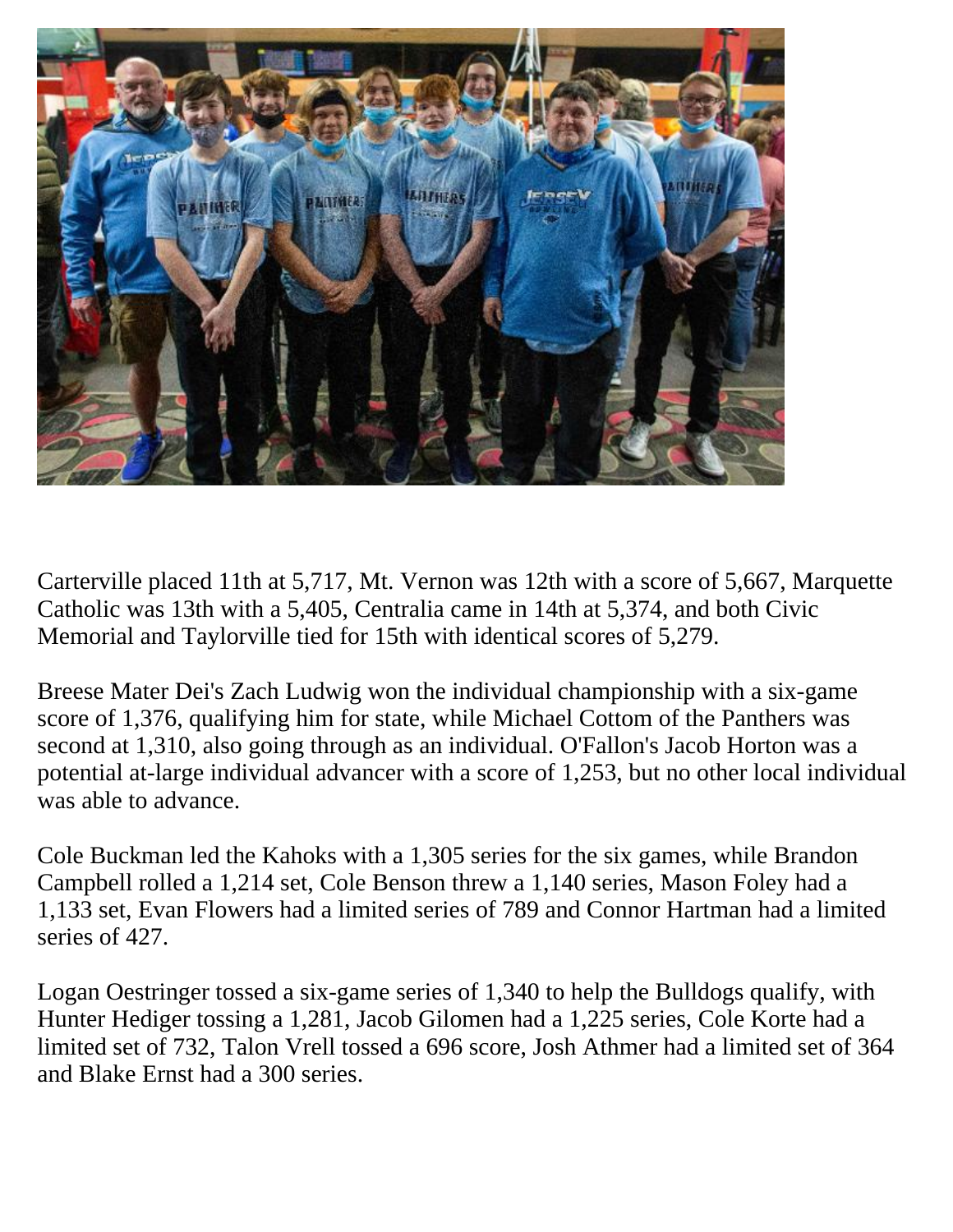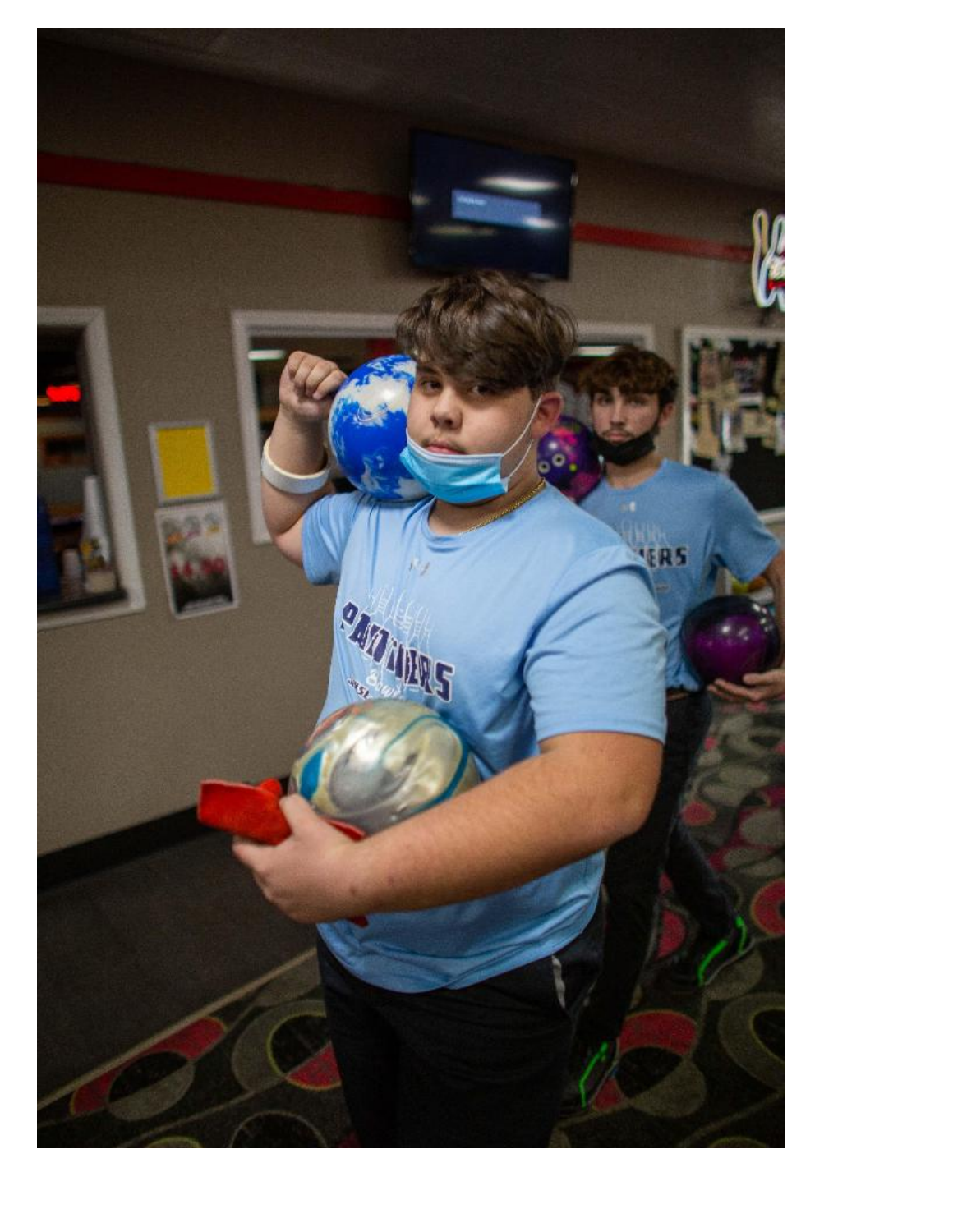Danny Towell led the Panthers with a six-game set of 1,216, with Tyler Ayers tossing a 1,188, Jacob Elliott had a score of 1,141, Hunter Watson tossed a limited series of 945, Pete Barten had a limited series of 741 and Eli Hetzel had a series of 549.



The Explorers were led by Adam Vowels' 1,234 series, with Max Cogan tossing a 1,079 set, Hayden Sherman threw a 1,065 series for the six games, Nick Trefny had a 1,026 and Michael Allen had a 1,001 series.

Anden Hawk was the leading bowler for the Eagles with a 1,172 series, while Eric Harkey tossed a 1,116 set, Jordan Teems had a limited series of 918, Ben Morris had a 791 series, Brayden Prott had a 650 score, Ashlyn Mellethin tossed a two-game set of 280, Brady Geisler had a single game of 179 and Jerrid Main had a single game of 173.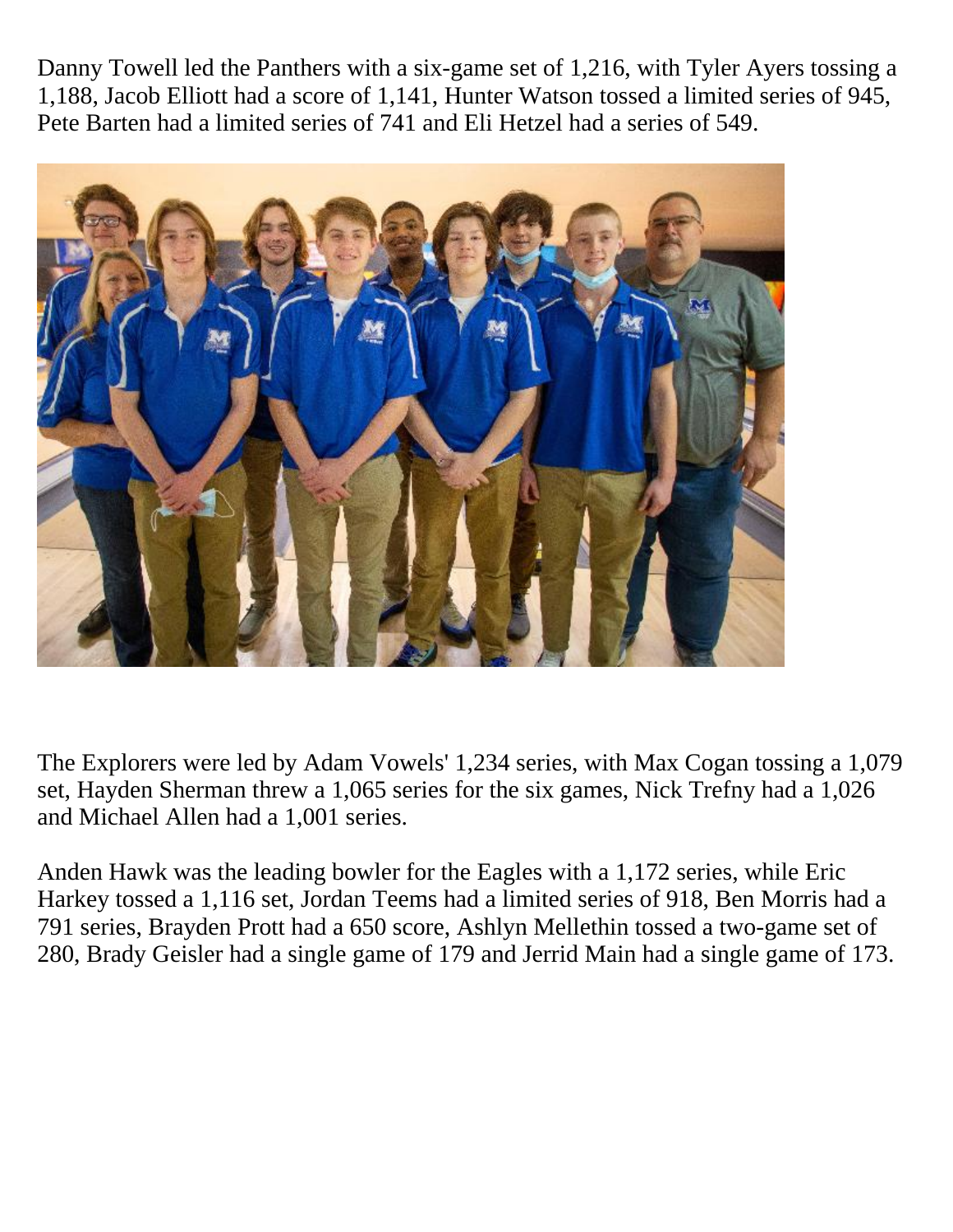

Among the individual scores on the day, Triad's Brice Riggar has a six-game set of 1,164, with Edwardsville's Nevin Guetterman right behind at 1,163, Caleb Wonders of Roxana had a 1,140 score, Gavin Goeway of Alton threw a 1,135 series, Andrew Neumann of Triad came up with a 1,109 score, with teammate Jordan Young tossing a 1,095, Eric Spond of the Redbirds bowled a 1,088 series, Drake Westfall of the Shells had a score of 1,026, Dane Rosentreter of Carlinville had a 990 and Bryce Hyde of East Alton-Wood River bowled a 968 series.

The state finals will be held next Friday and Saturday at St. Clair Bowl in O'Fallon. It's the only IHSA finals held in both St. Louis and Southern Illinois areas.